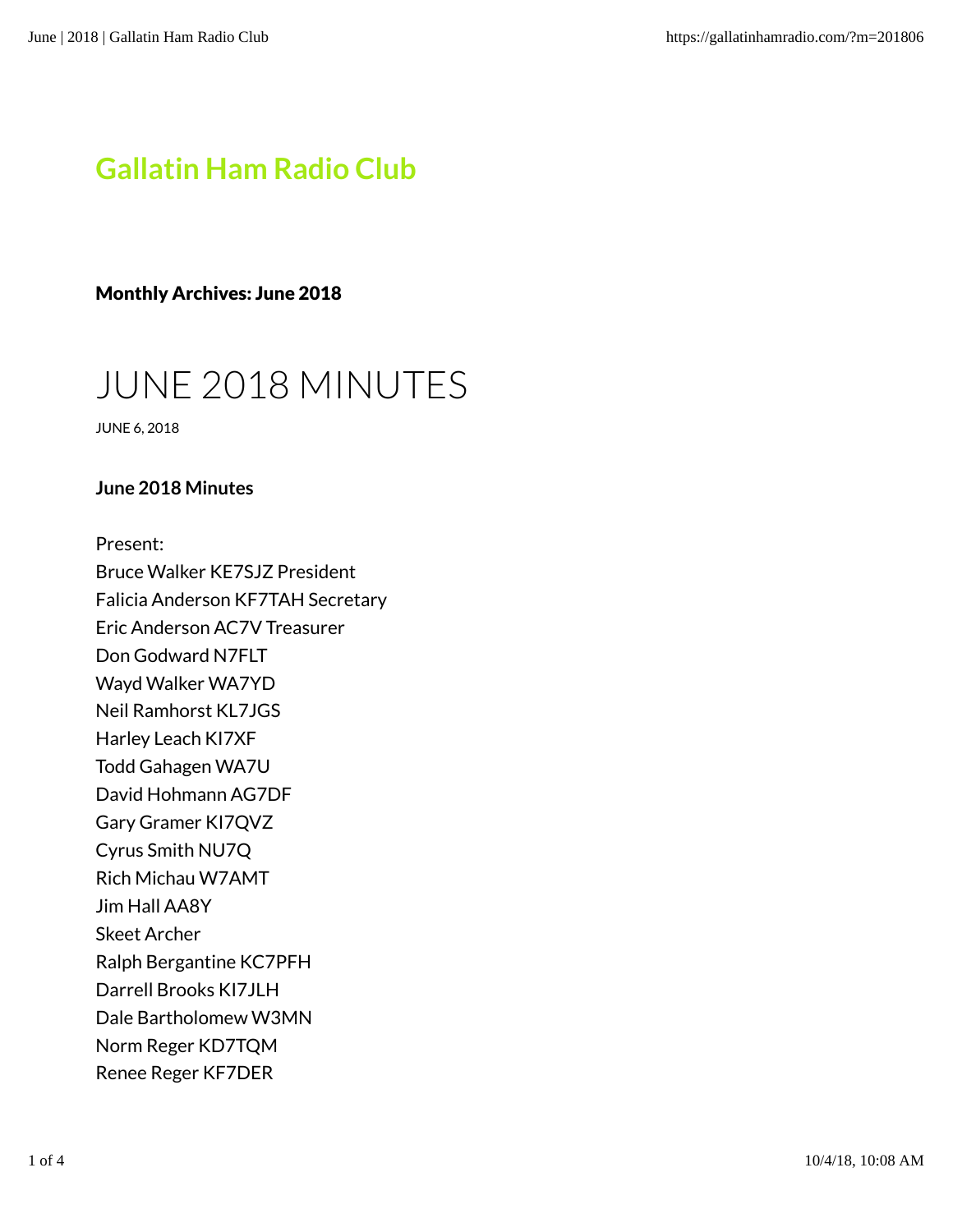Call to Order: Bruce Walker KE7SJZ called the meeting to order @7:00 PM. Followed by introductions.

Minutes: Accepted

Treasurer's report: There was no activity reported. Balance carries over; \$1,751.45

Ham test: There will be tests on June 9th and on Field Day, June 23rd at 1 P.M.

#### ERA:

-Bridger Building-Neil Ramhorst KL7JGS; The building will be torn down on June 24th. By July

24th concrete will be poured. Completion hopefully by August

SAR: Don Godward N7FLT-One event, a broken ankle at Palisade Falls

88 Net: Wayd Walker WA7YD- Going good

Foxhunt: There was a hunt in Belgrade

HF: Don Godward N7FLT- 6 meter was fantastic. VHF contest this weekend

MSU Ham; Nothing reported

Club:

Class:

### Old Business:

• Gardiner/Livingston/Paradise Valley repeater-The lease should be finished this week and then passed by the end of June or July

• Website Updates: David Hohmann AG7DF-Info will be added to the website about Prepper/Ham Fest

• HOA Bill: The bill is being held up

• Field Day-June 23-24, @ Dale Heidners house; 178 Heidner Lane, Belgrade. Pig Roast/Pot luck between 5 and 6 P.M.

• Ham Fest- Ray Harbeck KG7RAU; September 15, 2018

#### New Business:

- Cycle Greater Yellowstone: Ron Glass WN7Y, is needing help
- Library Ham Books- Don Godward N7FLT-ARLL books are on order. This will cost around \$300

• W7ED trailer has been maintained by Don Godward N7FLT and Don Wilson KC7EWZ. Rent has been paid.

• Prepper Fest/Ham day radio raffle- Ray Harbeck KG7RAU-Please sell tickets beforehand.

The radio raffled will be determined by the amount collected before the purchase before The Prepper/Ham Fest. You can check Facebook and the website for raffle information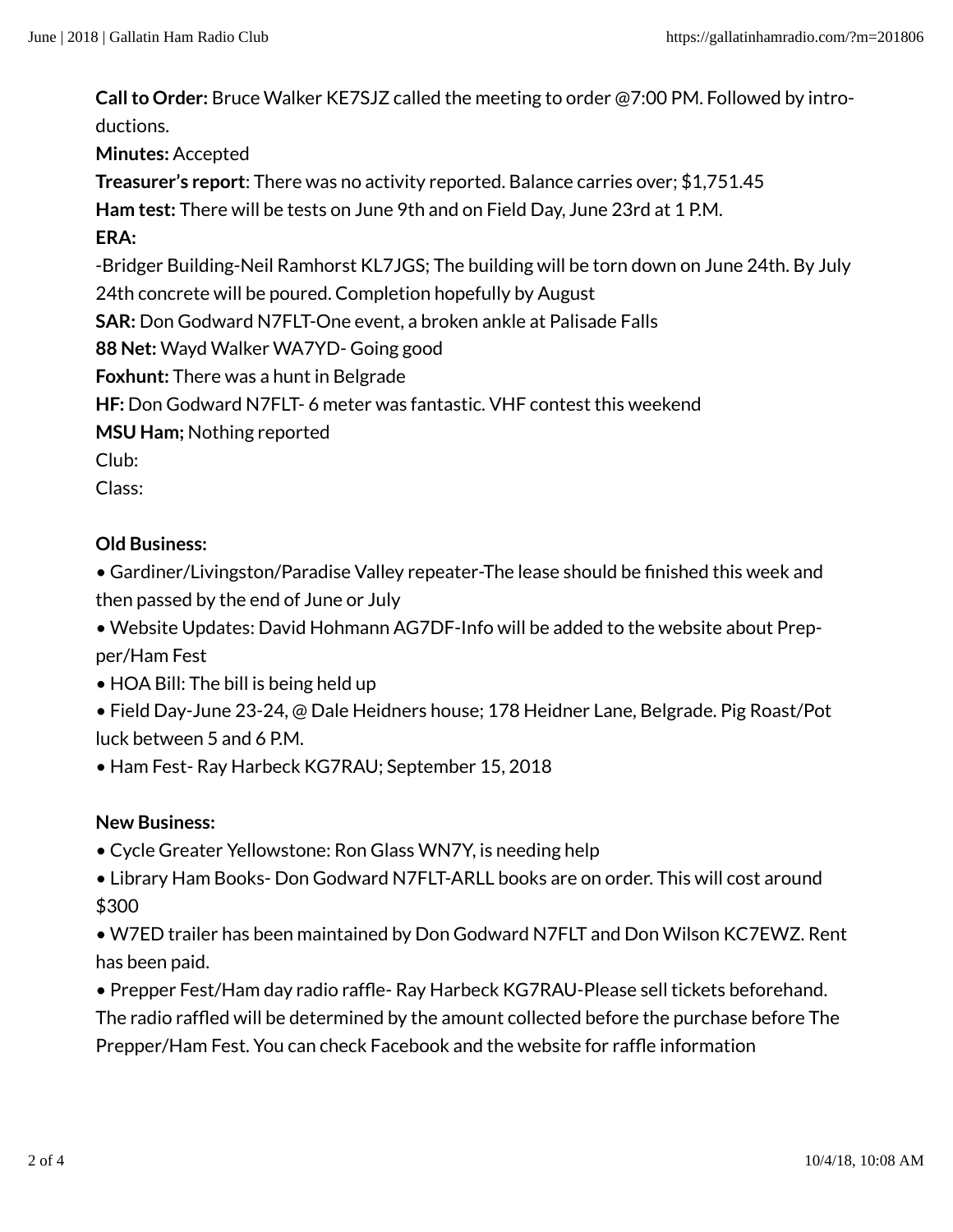Announcements/Reminders:

• Bob Leo W7RL- Neil Ramhorst KL7JGS and Todd Gahagen WA7U took Bob to his house to make his last contact for his

WAC Award (Worked All Continents). There will be a get together Sunday at 2P.M. for Cobi at the Senior Center

- Ham N' Eggs-Is now meeting in Belgrade at the Ice Center 8 A.M.
- No Ham Meetings in July and August

Meeting Adjourned @ 7:44 P.M.

Presentation:

Minutes respectfully submitted by Falicia Anderson KF7TAH

W7ED Club Information:

Gallatin Ham Radio Club address: GHRC, PO Box 4381, Bozeman, MT, 59772

W7ED Website: gallatinhamradio.com

Facebook: Montana Ham Radio

Email group (yahoo group)/Reflector: w7ed@yahoo.com

Yearly Due Information:

-GHRC Dues; \$10 for student, \$20 for single member, \$25 for family. Please give check or cash to

Eric Anderson AC7V GHRC Treasurer, there is no PayPal account at this time – ERA Dues; Suggested annual \$30, can be paid online with PayPal or given to Ray Harbeck KG7RAU ERA President -MRLA Dues; can be paid to Harley Leach KI7XF

GHRC 2018 EVENTS Schedule

- Field Day-June 23-24
- Bridger Ridge Run-August 11

o Control- Ralph Bergantine KC7PFH

o Start-Bruce Walker KE7SJZ

o Baldy-Eric Anderson AC7V

o Bridger- Neil Ramhorst KL7JGS (Curtis? Todd?)

o Ross- Jerry Gregoire KD7WLX